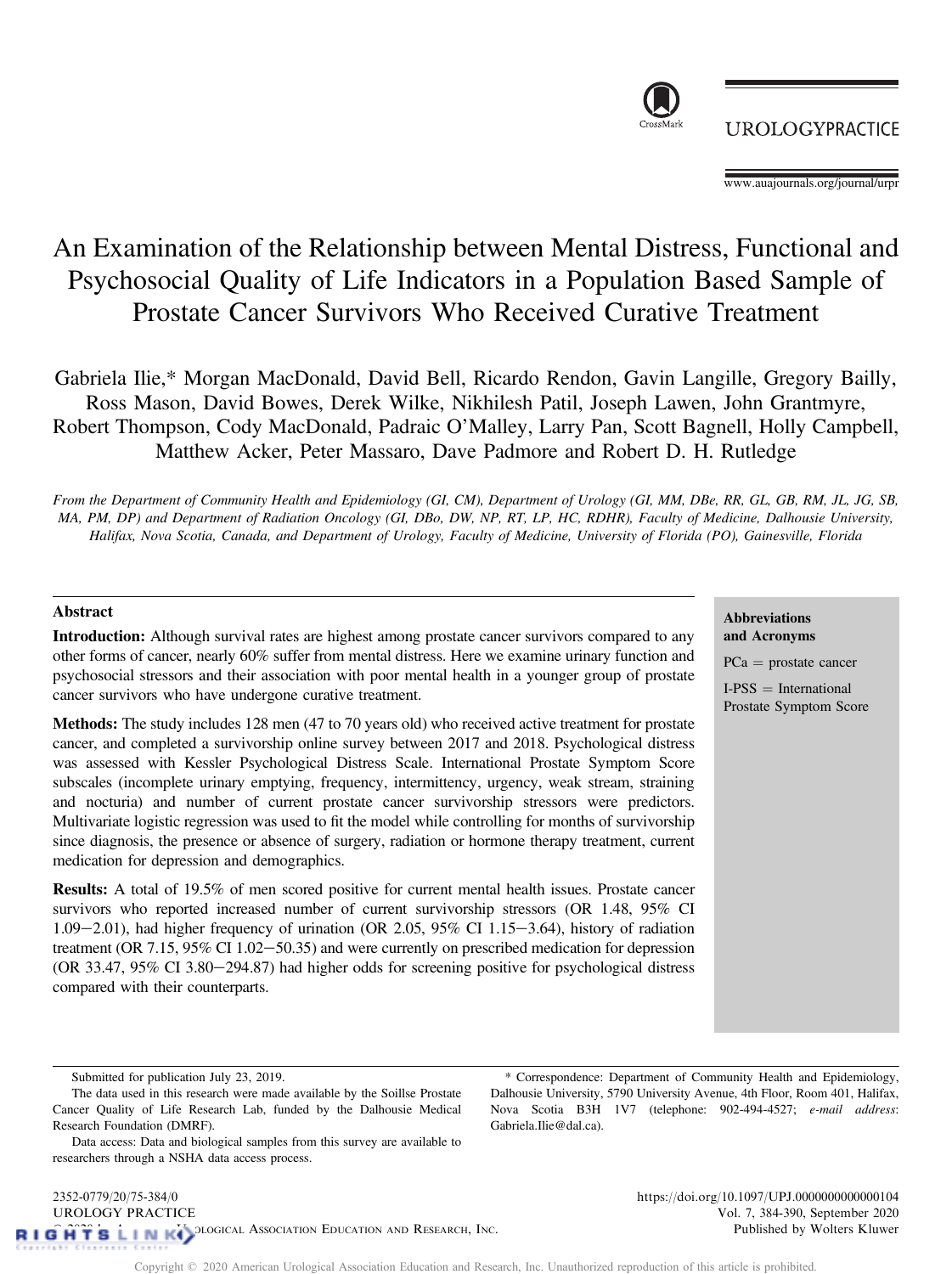Conclusions: These results corroborate recent findings showing an intersection between urological oncology and poor mental health during survivorship, and warrant the development of multidisciplinary teams in addressing survivorship issues in this population.

Key Words: prostate cancer survivorship, active treatment, mental health, urinary symptoms, psychosocial factors

Incidence of prostate cancer is very high with 1 in 7 men being diagnosed in their lifetime.<sup>[1](#page-4-0)</sup> Survival rates for PCa are among the highest compared to other forms of cancer with a 5-year relative survival rate of 99.9% and a 15-year relative survival rate of 91.4% for localized disease.<sup>[2](#page-4-0)</sup> Despite these high survival rates nearly 60% of patients with PCa suffer from mental health distress.<sup>3</sup> Patients with PCa are also at an increased risk of suicide when compared to the general population and are still found to be at an increased risk more than 15 years after diagnosis.<sup>3,4</sup> Other malignancies do have similar and sometimes higher rates of psychological distress<sup>[5](#page-5-0)</sup> but none of these malignancies affect such a large number of patients for such a long period of time.

High rates of mental distress considerably affect a patient's immediate wellbeing. Prolonged chronic stress has also been shown to negatively influence the underlying cellular and molecular processes that facilitate the progression of cancer.<sup>[6](#page-5-0)</sup> Moreover, there is clear evidence that mental health distress, which is often undiagnosed in patients with PCa and survivors, is associated with poor adherence to medical therapies<sup>[7](#page-5-0)</sup> and a risk factor for worse oncologic outcomes.<sup>[8](#page-5-0)</sup> These statistics only begin to demonstrate the heightened risk of overall health deterioration for survivors who simultaneously suffer from common psychological disorders. Although we know that this patient population is at a higher risk for psychological distress<sup>[9](#page-5-0)</sup> there is limited evidence evaluating what factors are driving these elevated rates. There are some intuitive factors that are likely related to the rates of distress such as sexual and voiding function, but they have not been studied. Beyond intuitive factors affecting distress, there are likely variables that only patients are truly able to articulate. By using a questionnaire designed to identify patient/survivor concerns as well as a validated questionnaire to assess urinary function, we report an analysis of the relationship between survivorship concerns, treatment modality and voiding function to psychological distress in a voluntary sample of prostate cancer survivors from Eastern Canada who took an online quality of life survey assessing functional and psychological well-being.

#### Materials

The study's analytic sample was based on a cross sectional subsample of 135 adult males (ages 47 to 70) from the Canadian Maritimes who received active treatment for their

prostate cancer diagnosis and who were surveyed between May 2017 and December 2018 by completing an online questionnaire (average completion time was 18 minutes) assessing quality of life issues. Participants were recruited through printed materials that were advertised in the urology and radiation oncology clinics throughout the Maritimes. Participants were also recruited through community PCa support groups. The survey data was collected using Research Electronic Data Capture (REDCap), an online web application provided at Nova Scotia Health Authority designed to support data capture for research studies.<sup>[10](#page-5-0)</sup> Any male with a history of localized prostate cancer diagnosis, of any age, race, relationship status, ethnicity or socioeconomic status who spoke English, resided at the time in the Maritimes and had an email address was eligible to participate in the study. The response rate to the survey was 68%. All participants signed an electronic informed consent that was approved by the research ethics boards of their region. Participants accessed the survey through their own electronic device (personal computer, tablet/iPad®, smart phone) or electronic devices available at the clinic sites in the waiting room areas.

## Measures

Mental health was the main outcome and was assessed using the Kessler Psychological Distress scale (K10), a 10-item scale that screens for symptoms of psychological distress such as depression and anxiety within the past month.<sup>11,12</sup> The items were measured using a 5-point Likert scale ranging from 1 (none of the time) to 5 (all of the time). scores on K10 range from 10 to 50 with scores under 20 indicating good mental health,  $20-24$  indicating mild,  $25-29$  indicating moderate and 30 and above indicating severe mental disorder.<sup>12</sup> A categorical variable was created and used in all analyses, where 0 was coded to indicate a score below 20 and 1 indicated a score of 20 or above.

Urinary function was assessed using the I-PSS questionnaire (also called the American Urological Association Symptom Index) based on the answers to 6 questions assessing urinary symptoms (incomplete emptying, frequency, intermittency, urgency, weak stream, straining, nocturia). Responses for each of the questions included 0 (not at all), 1 (less than 1 in 5 times), 2 (less than half the time) 3 (about half the time), 4 (more than half the time) and 5 (almost always).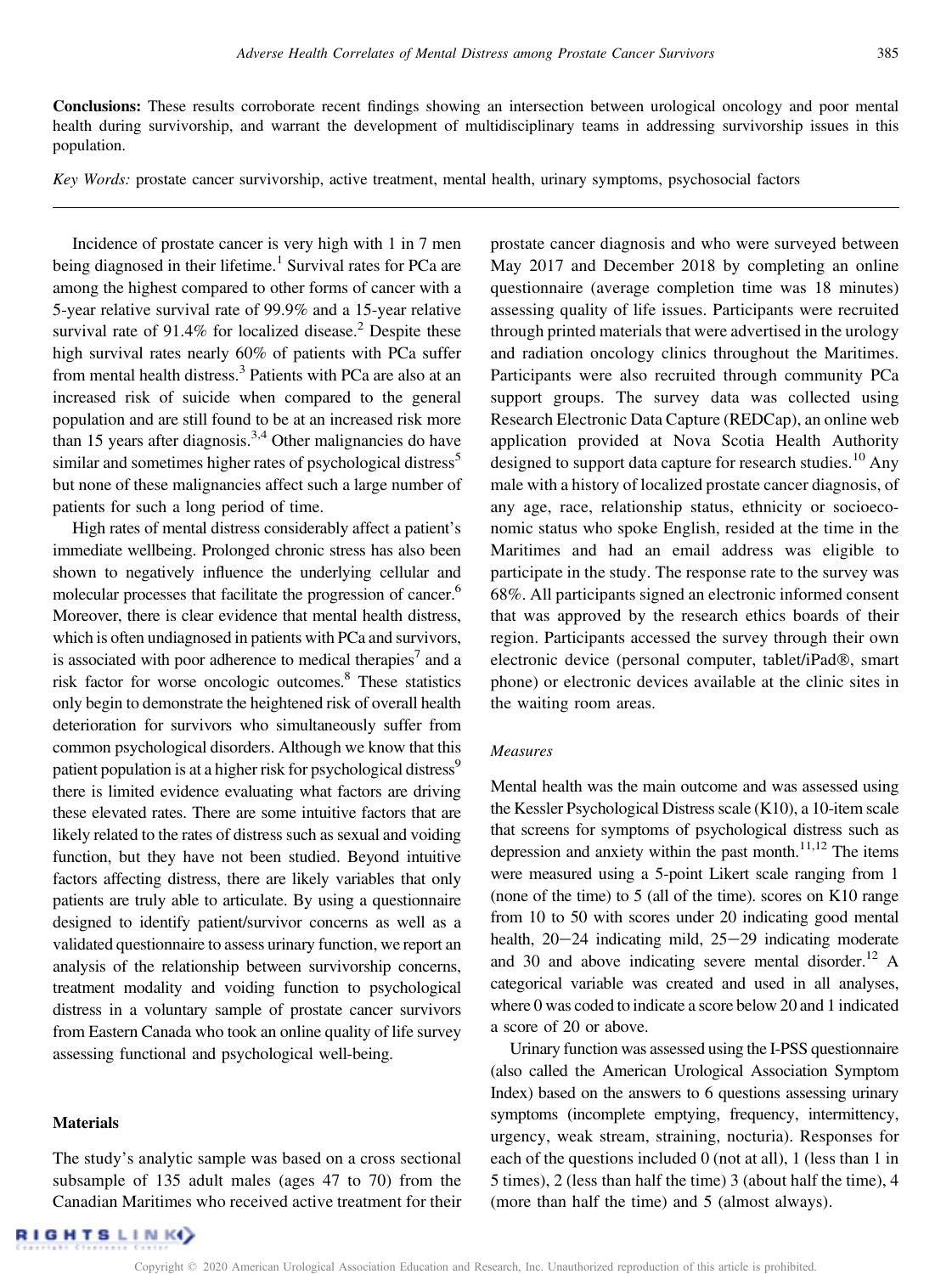Prostate Cancer Related Current Survivorship Stressors.

Survey respondents were asked to indicate from a list what if any current survivorship stressors/concerns they had at the time of taking the survey that were related to their PCa diagnosis, treatment and/or survivorship including work or school, finances, getting to and from appointments, accommodations, medical coverage, feeling a burden to others, worry about friends/family, feeling alone, relationship difficulties, fears/worries, sadness, frustration/anger, changes in appearance, intimacy/sexuality, meaning/purpose of life, faith, understanding of illness and/or treatment, talking with the health care team, making treatment decisions, knowing about available resources, concentration/memory, sleep, weight and swallowing. Survey respondents were encouraged to click all current concerns and needs that applied. This variable was coded as a count variable with higher numbers indicating a higher number of current survivorship needs/concerns.

Treatment Modality. Survey respondents were asked if they received radical prostatectomy, radiation (external beam or brachytherapy) or hormonal therapy (injections, pills or orchiectomy) for their prostate cancer diagnosis. A variable was created for each response and was coded 1 for yes or  $0$  for no.

### Covariates

Education (assessed completed high school or less, completed bachelor degree or less, or completed Masters, PhD or MD), relationship status (coded 1 for married, living with partner or dating or 0 for widowed, divorced, separated, never married), past year household income (coded 1 for less than \$50K, 2 for \$50K to less than \$70K, 3 for \$70K to \$100K, 4 for more than \$100K), current province of residence (Nova Scotia, New Brunswick or Prince Edward Island), survivorship time (months elapsed between diagnosis to survey) and current intake of any prescribed medication for depression, anxiety or both (no was coded 0, yes was coded 1).

#### Statistical Analysis

All analyses were performed with SPSS V25. A multivariate logistic regression analysis was used to assess the relationship between scoring positive for psychological distress and our predictors (treatment modality, urinary problems and number of current survivorship needs/concerns) in controlled (age; education; relationship status; past year household income; province of residence; comorbidities; current status of intake of prescribed medication for anxiety, depression or both and survivorship time) and uncontrolled analyses. Cross tab analyses were used first to assess the association between screening positive for psychological distress and the presence or absence of PCa or other forms of cancer. Before conducting the main analysis, the assumptions of logistic regression were checked and found tenable. Missing data above 5% were identified for the mental health outcome variable (5.1% missing). A missing variables analysis revealed that Little's MCAR test was not statistically significant ( $p=0.22$ ) indicating that data was missing at random. After listwise deletion the analytical sample for the multivariate logistic regression was 128.

#### **Results**

In this sample of PCa survivors 19.5% scored positive for current psychological distress. The mean age of men in this sample was  $63.70$  (SD=4.57). Most men in this sample were educated, having completed a bachelor degree or more (85.2%); were married, dating or living with a partner (94.1%) and had a household income in the past year of over \$70K (52.8%). The supplementary table ([https://www.](https://www.urologypracticejournal.com) [urologypracticejournal.com](https://www.urologypracticejournal.com)) describes characteristics of the sample by level of psychological distress.

Younger age, having more than 1 comorbidity; increased number of survivorship concerns; urgency in urination and being currently on medication for depression, anxiety or both were all independently associated with screening positive for psychological distress. The fi[gure](#page-3-0) displays the survivorship needs identified by men in this sample. More than half the sample (52.6%) identified intimacy and sexuality as their main current stressor, followed by problems sleeping (26.7%), worrying about family and friends (18.5%), fear/worries (14.8%), frustration/anger (14.8%), weight (14.1%), relationship difficulties (13.3%) and sadness (11.9%).

The fitted logistic model was statistically significant  $X^2(19)=50.09$ , p <0.001, with a Nagelkerke's  $R^2=0.54$ , and Hosmer and Lemeshow test showing model stability  $(p > 0.05)$ . This model was accurate for nearly 90% of the individuals in this sample. The table reports Wald chi-square statistics for each of the predictors in the model, their estimates and odds ratios. When all other variables were held constant odds ratios were 1.48 times higher  $(95\% \text{ CI } 1.09-2.01)$  and 2.05 times higher (95% CI 1.15 $-3.64$ ) to screen positive for psychological distress among survivors who had increased PCa survivorship stressors or increased urinary frequency compared to those who had fewer stressors or low urinary frequency, respectively. This model also revealed 7.15 (95% CI 1.02-50.35) and 33.47 (95% CI 3.80-294.87) higher odds for screening positive for psychological distress among survivors who were treated with radiation therapy for their PCa diagnosis or were currently on medication for depression, anxiety or both compared with counterparts.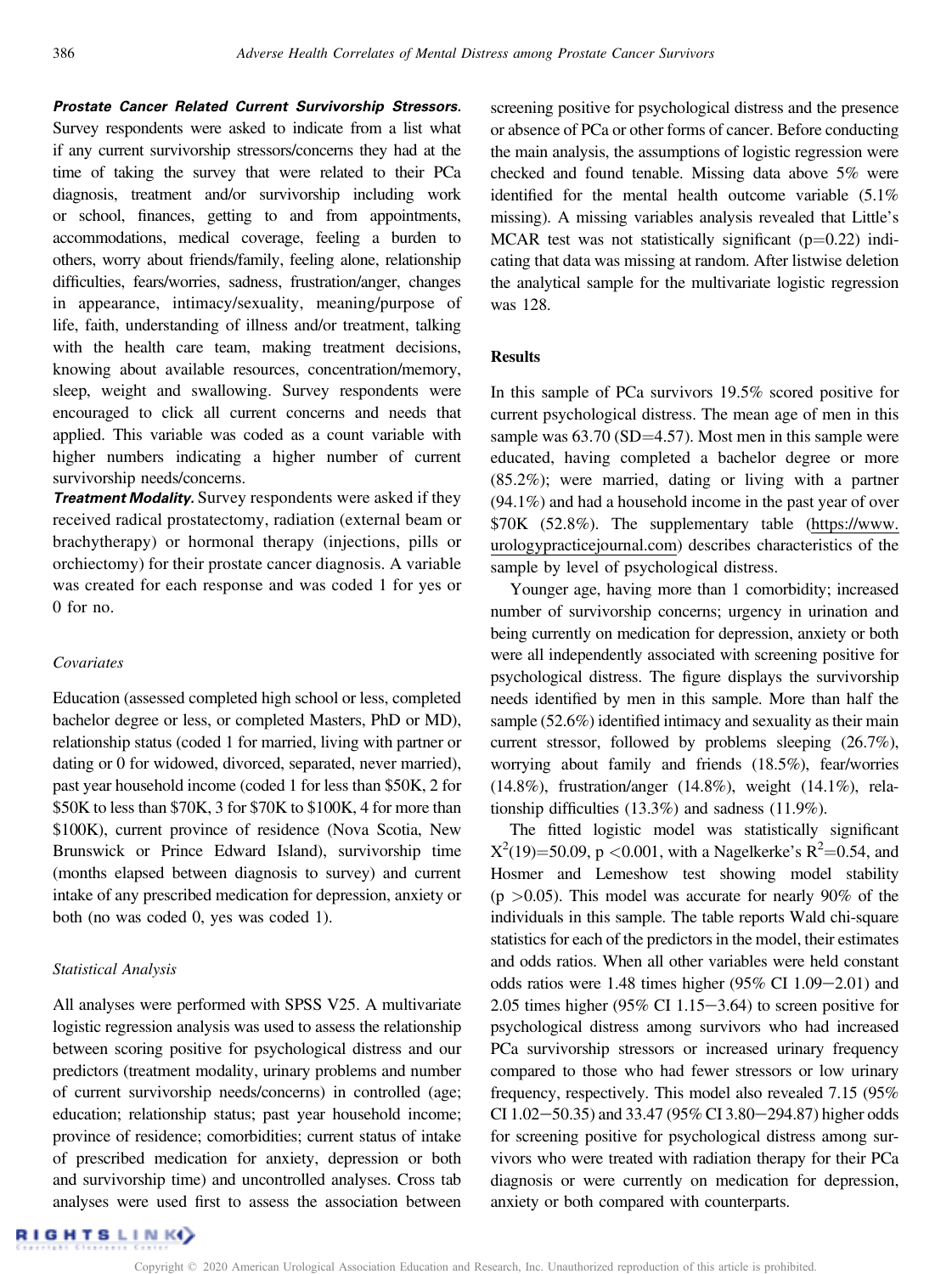<span id="page-3-0"></span>

Figure. Frequency percentages of survivorship needs/stressors identified by Maritimes PCa survivors surveyed between 2017 and 2018

# Discussion

Modern medicine has allowed patients with prostate cancer to expect excellent 15-year survival rates with PCa evolving into a chronic condition for most men with the disease.<sup>2</sup> However, the treatments and complications of PCa often result in patients experiencing a complex network of psychosocial and functional issues culminating in a significant decrease in quality of

#### Table.

Multivariate logistic regression estimates, standard errors, Wald chisquare results and odds ratio for fit model predicting screening positive for mental health issues

|                                           | Wald     |               |                          |
|-------------------------------------------|----------|---------------|--------------------------|
|                                           | Estimate | Chi-Square(1) | OR (95% CI)              |
| Age                                       | $-0.05$  | 0.47          | 0.95<br>$(0.81 - 1.11)$  |
| Province                                  | 0.99     | 2.65          | 2.61<br>$(0.82 - 8.27)$  |
| Education                                 | $-0.69$  | 1.08          | $(0.14 - 1.85)$<br>0.50  |
| Past yr household income                  | 0.81     | 3.61          | 2.24<br>$(0.97 - 5.15)$  |
| Relationship status                       | 3.45     | 3.37          | $31.63$ $(0.79 - 61.35)$ |
| Comorbidities                             | $-0.79$  | 1.12          | 0.45<br>$(0.11 - 1.96)$  |
| Survivorship time                         | $-0.01$  | 0.01          | $(0.98 - 1.02)$<br>0.99  |
| Sum of current PCa                        | 0.39     | $6.17*$       | 1.48<br>$(1.09 - 2.01)$  |
| survivorship stressors                    |          |               |                          |
| Radical prostatectomy                     | $-1.10$  | 0.89          | 0.33<br>$(0.03 - 3.26)$  |
| Radiation                                 | 1.97     | $3.91*$       | $7.15(1.02 - 50.35)$     |
| Hormonal therapy                          | $-1.50$  | 1.93          | 0.22<br>$(0.03 - 1.85)$  |
| Incomplete emptying                       | 0.28     | 0.75          | $(0.70 - 2.52)$<br>1.33  |
| Frequency                                 | $-0.045$ | 0.02          | 0.96<br>$(0.49 - 1.88)$  |
| Intermittency                             | $-0.15$  | 0.21          | 0.86<br>$(0.44 - 1.66)$  |
| Urgency                                   | 0.72     | $5.94*$       | 2.05<br>$(1.15 - 3.64)$  |
| Weak stream                               | $-0.51$  | 1.25          | $(0.25 - 1.47)$<br>0.60  |
| Straining                                 | 0.54     | 0.75          | $(0.51 - 5.73)$<br>1.71  |
| Nocturia                                  | $-0.42$  | 1.02          | $(0.29 - 1.48)$<br>0.66  |
| Currently on medication<br>for depression | 3.51     | 10.00+        | 33.47 (3.80-294.87)      |
| * $p$ < 0.05.                             |          |               |                          |

 $\dagger$  p <0.01.

life compared to men in the general population. $9,13$  This can have a profound impact on the psychological distress PCa survivors experience, and men over 65 years of age are already known to be at the greatest risk of suicide as a result of mental distress compared to any other age group.<sup>14</sup> With the combination of survivorship time and number of patients affected by mental distress a high level of disease burden associated with mental distress in this population exists.

The prevalence of distress in this study population (19.5%) supports the findings of a previous study of 50,856 PCa survivors that identified that 20.4% developed a mental health issue after their diagnosis.<sup>[15](#page-5-0)</sup> While it is clear that this group of patients experiences high rates of psychological distress there is little known about what is driving the problem. $\degree$  To study these relationships we evaluated concerns patients and survivors flagged as major issues in their life by examining a questionnaire designed to identify survivorship concerns. We also evaluated functional status by using the I-PSS prostate questionnaire. We have been able to make a direct connection between aspects of the I-PSS questionnaire, specifically voiding frequency, and the sum of survivorship concerns expressed by the survivors. Additionally, we developed a model that is accurate for 90% of the survivors as to whether they will screen positive for mental distress.

Of the many stressors assessed the most prevalent were "intimacy/sexuality" and "sleep." The intimacy/sexuality concerns frequency we observed is congruent with that of another study that showed 57% of PCa survivors in their sample were concerned about the ability to satisfy their partner sexually.<sup>[16](#page-5-0)</sup> It is likely these issues are frequent in this population because of the complications and side effects from prostate cancer treatments. A significant contributor to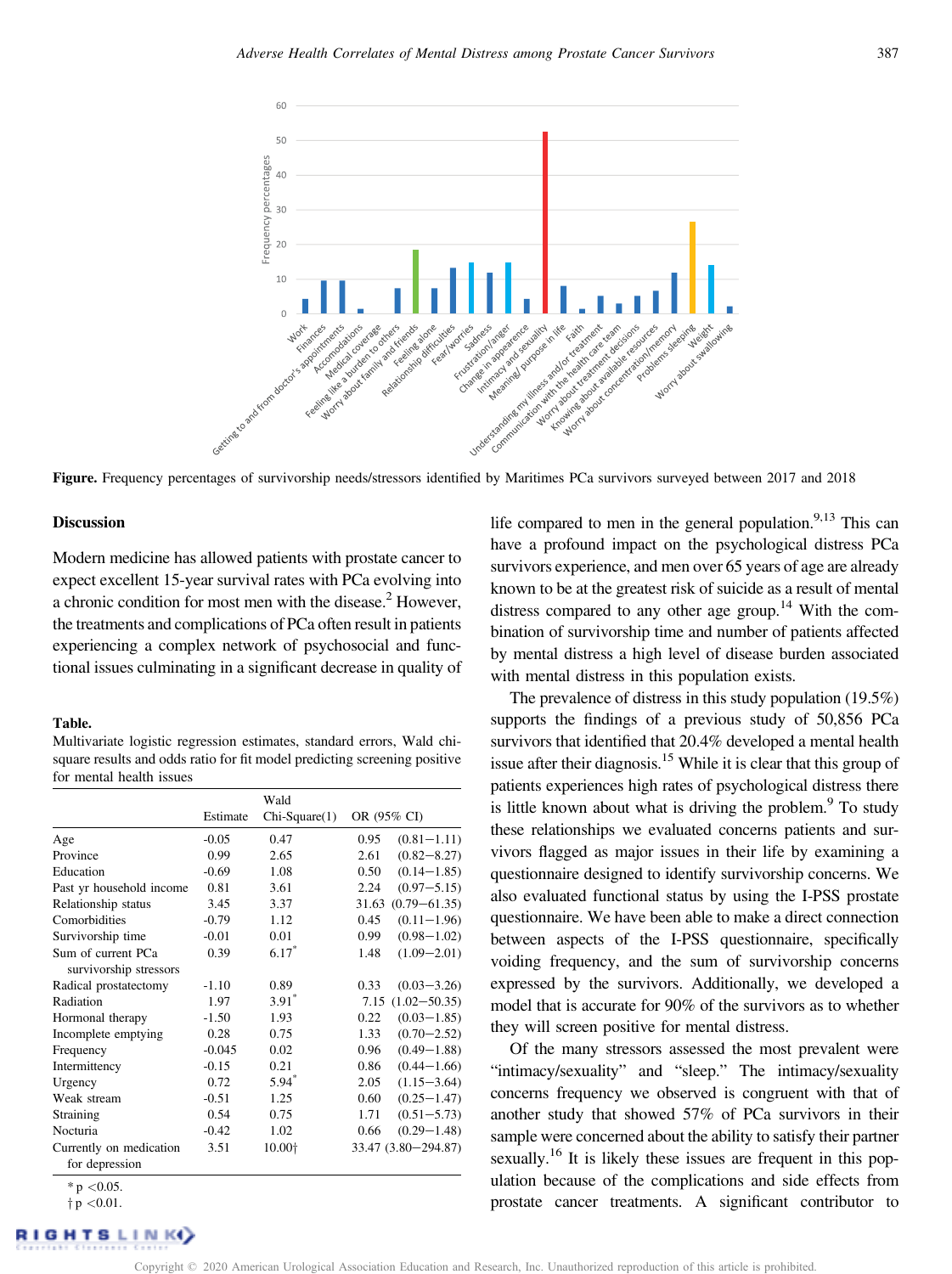<span id="page-4-0"></span>sexuality and intimacy issues is erectile dysfunction that accompanies over  $50\%$  of men treated for prostate cancer.<sup>6,13,16</sup> These issues tend to be at the forefront of patient and physician minds when it comes to complications and causes of decreased quality of life. However, there are likely other issues that are not as obvious. Other aspects affecting intimacy could be the stress and concern that comes with a cancer diagnosis or the fear that a partner does not see them as a sexual being due to decreased sexual desire or arousal. While sexuality/intimacy was the most prevalent concern identified by survivors in this sample it should be noted that sexual function was not a predictor in the model. Future studies with larger sample sizes should consider assessing the predicting value of sexual function to the model we present here.

Lastly, results in this sample suggest the contribution of radiation therapy treatment to screening positive for psychological distress. All patients in this sample were treated with either potentially curable surgery or radiotherapy. However, surgery is usually reserved for less advanced cancer, while radiotherapy is chosen for older men with medical comorbidities, a risk factor for mental distress. Radiotherapy is also given after surgery in patients with more aggressive cancer and this increases the risk of long-term surgical complications.<sup>[17](#page-5-0)</sup> Finally, radiotherapy is also used as a palliative treatment for men with metastatic PCa. In summary, radiotherapy is associated with a higher likelihood of side effects, more aggressive cancer and metastatic disease, all potential risk factors for poor mental health. While the small sample size precluded us from assessing effect modification in the current model, future studies should consider assessing the interaction between various treatment options for patients who received multimodal therapy to evaluate possible interactive contributions to mental health outcomes.

We are still in the early phase of trying to understand the effect prostate cancer and its treatments have on patients quality of life and mental health. Although no causality can be drawn, these data help us understand some relationships that exist between mental distress and patient experiences. This supports further characterization of the cause of mental distress to help develop models to mitigate risk factors with the goal of helping patients cope with their disease.<sup>[18](#page-5-0)</sup>

Several limitations must be noted. Data are retrospective and self reported, therefore they may be subject to recall bias that may have affected the results. As results indicate associations, causality cannot be inferred. The sample size was relatively small. Survival bias may be a potential concern. Since multimorbidity increases the risk of death from PCa the proportion of cases with high multimorbidity will be lower in our analysis which could lead to an underestimate of the odds ratios. Future studies of larger sample size may consider evaluating the contribution of current status of the disease, the presence or absence of recurrence, time between treatments, recovery time after surgery and the interaction with other cancer diagnoses and comorbidities which could play a significant role in the emergence of mental health issues in this population.

Nonetheless, the results reported here provide an important contribution to our understanding of the role played by treatment type, urinary function, and multimorbidity, along with survivorship stressors to screening positive for mental health distress. Patient and survivor educational programs aimed at improving urinary and physical function, along with information addressing the specific needs and stressors of patients with prostate cancer and PCa survivors are warranted.<sup>18-21</sup>

# Conclusion

Prostate cancer is a heterogeneous disease with a bright and rapidly evolving landscape. Now that survival rates are very high a focus toward the morbidity of mental distress is warranted. This study like others has confirmed that mental distress is prevalent in this population. We have demonstrated several factors associated with mental distress within a strong fitted model including radiation therapy, number of survivorship stressors, voiding dysfunction and age. Further steps will need to be taken to identify whether these are causative agents towards mental distress in patients with prostate cancer.

#### Acknowledgments

We would like to thank all participants, clinicians and residents who donated their time and their personal health history to this project. A special thanks to Dr. Tetteh Ago for his unflagged support to the PI (GI) for promoting the survey among radiation oncologists and patients in the Maritimes provinces and Dr. Daniel Costa for supporting the project in Prince Edward Island. We would also like to express our deep appreciation to the Dalhousie Research Medical Foundation, and the Soillse Research Fund donors for their support for the Soillse Maritimes Prostate Cancer Quality of Life research.

## References

- 1. Canadian Cancer Society's Advisory Committee on Cancer Statistics: Canadian cancer statistics 2017. Toronto, Ontario, Canada: Canadian Cancer Society 2017. Available at [cancer.ca/](http://cancer.ca/Canadian-CancerStatistics-2017-EN.pdf) [Canadian-CancerStatistics-2017-EN.pdf.](http://cancer.ca/Canadian-CancerStatistics-2017-EN.pdf) Accessed June 19, 2019.
- 2. Siegel R, DeSantis C, Virgo K et al: Cancer treatment and survivorship statistics, 2012. CA Cancer J Clin 2012; 62: 220.
- 3. Klaassen Z, Arora K, Wilson S et al: Decreasing suicide risk among patients with prostate cancer: implications for depression,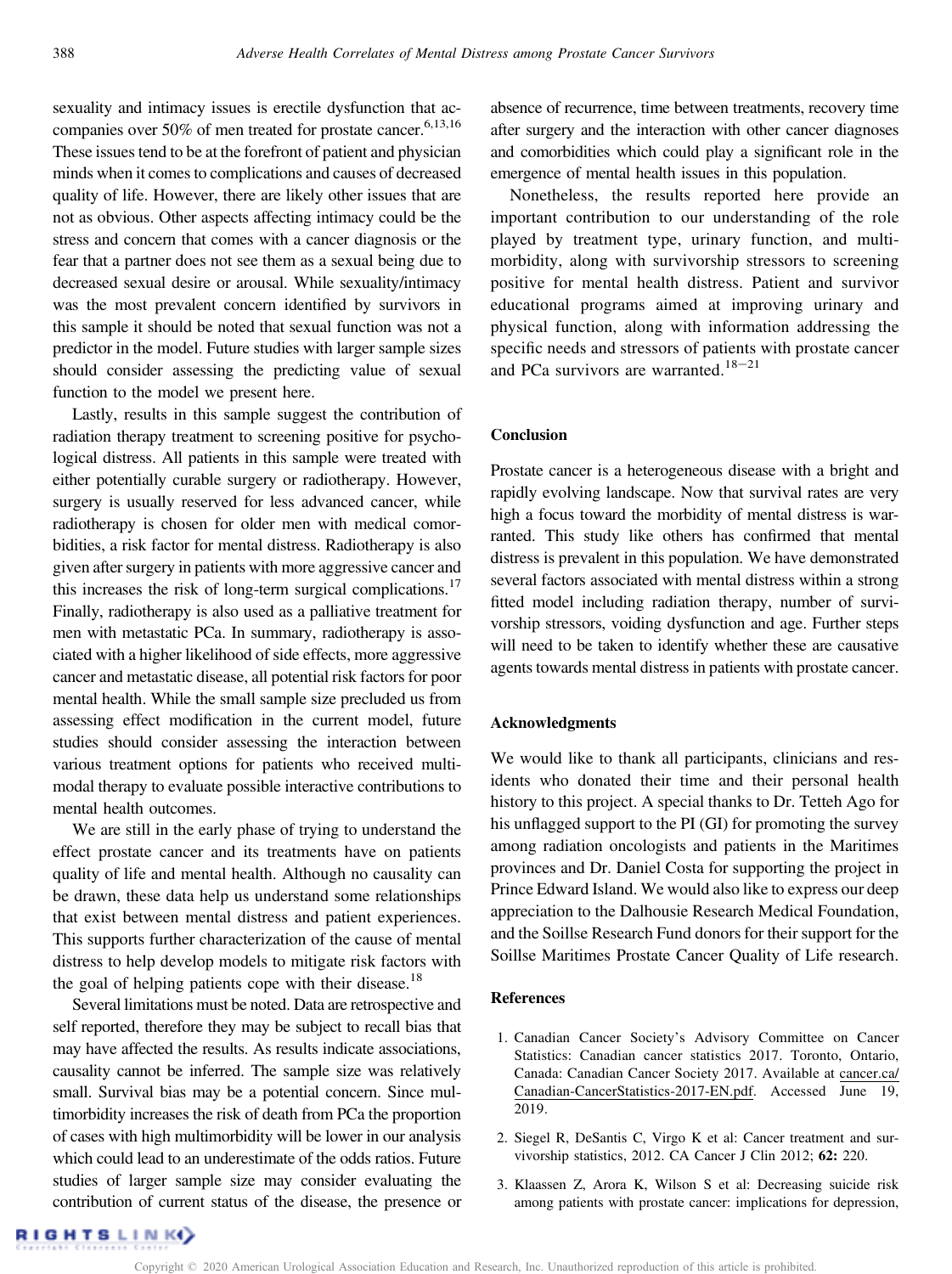<span id="page-5-0"></span>erectile dysfunction, and suicidal ideation screening. Urol Oncol 2018; 36: 60.

- 4. Spoletini I, Gianni W, Caltagirone C et al: Suicide and cancer: where do we go from here? Crit Rev Oncol Hematol 2011; 78: 206.
- 5. Linden W, Vodermaier A, MacKenzie R et al: Anxiety and depression after cancer diagnosis: prevalence rates by cancer type, gender, and age. J Affect Disord 2012; 141: 343.
- 6. Institute of Medicine (US) Committee on Psychosocial Services to Cancer Patients/Families in a Community Setting: Cancer Care for the Whole Patient: Meeting Psychosocial Health Needs. Edited by NE Adler and AEK Page. Washington, D.C.: National Academies Press 2008; chpt 2, pp  $51-80$ .
- 7. Fervaha G, Izard JP, Tripp DA et al: Depression and prostate cancer: a focused review for the clinician. Urol Oncol 2019; 37: 282.
- 8. Grenard JL, Munjas BA, Adams JL et al: Depression and medication adherence in the treatment of chronic diseases in the United States: a meta-analysis. J Gen Intern Med 2011; 26: 1175.
- 9. Ilie G, Rutledge R and Sweeney E: Anxiety and depression symptoms in adult males with or without a lifetime history of prostate cancer. Psychooncology 2020; 29: 280.
- 10. Ilie G: A prostate cancer quality of life pilot project testing the feasibility of PROs data collection using an on-line survey infrastructure throughout the Maritimes; Interim Report April 2018. Soillse Scientist Research Working Document Series No. 1, 2018, Halifax, Canada. Available at [http://](http://soillseprostatecancerqualityofliferesearch.che.dal.ca/wordpress/wp-content/uploads/2018/04/AnnualReportPCPRO2018.pdfa4 ) soillseprostatecancerqualityofl[iferesearch.che.dal.ca/wordpress/](http://soillseprostatecancerqualityofliferesearch.che.dal.ca/wordpress/wp-content/uploads/2018/04/AnnualReportPCPRO2018.pdfa4 ) [wp-content/uploads/2018/04/AnnualReportPCPRO2018.pdfa\.](http://soillseprostatecancerqualityofliferesearch.che.dal.ca/wordpress/wp-content/uploads/2018/04/AnnualReportPCPRO2018.pdfa4 )
- 11. Andrews G and Slade T: Interpreting scores on the Kessler psychological distress scale (K10). Aust N Z J Public Health 2001; 25: 494.
- 12. Kessler RC, Andrews G, Colpe LJ et al: Short screening scales to monitor population prevalences and trends in non- specific psychological distress. Psychol Med 2002; 32: 959.
- 13. Zenger M, Lehmann-Laue A, Stolzenburg JU et al: The relationship of quality of life and distress in prostate cancer patients compared to the general population. Psychosoc Med 2010; 7: Doc<sub>02</sub>.
- 14. Centers for Disease Control and Prevention: National Center for Injury Prevention and Control: web-based injury statistics query and reporting system (WISQARS). Centers for Disease Control and Prevention 2005. Available at [www.cdc.gov/injury/wisqars](http://www.cdc.gov/injury/wisqars). Accessed June 19, 2019.
- 15. Ravi P, Karakiewicz P, Roghmann F et al: Mental health outcomes in elderly men with prostate cancer. Urol Oncol 2014; 32: 1333.
- 16. Crowley SA, Foley SM, Wittmann D et al: Sexual health concerns among cancer survivors: testing a novel information-need measure among breast and prostate cancer patients. J Cancer Educ 2016; 31: 588.
- 17. Kishan AU, Cook RR, Ciezki JP et al: Radical prostatectomy, external beam radiotherapy, or external beam radiotherapy with brachytherapy boost and disease progression and mortality in patients with Gleason score 9-10 prostate cancer. JAMA 2018; 319: 896.
- 18. Ilie G, Mason R, Bell D et al: Development and initial evaluation of a multifaceted intervention to improve mental health and quality of life among prostate cancer survivors. Int J Ment Health Addict 2019; doi: [10.1007/s11469-019-00108-y](http://dx.doi.org/10.1007/s11469-019-00108-y).
- 19. Nahon I, Waddington GS, Dorey G et al: Assessment and conservative management of post-prostatectomy incontinence after radical prostatectomy. Aust N Z Continence J 2009; 15: 70.
- 20. Singh F, Newton RU, Baker MK et al: Feasibility of presurgical exercise in men with prostate cancer undergoing prostatectomy. Integr Cancer Ther 2017; 16: 290.
- 21. Singh F, Newton RU, Galvão DA et al: A systematic review of pre-surgical exercise intervention studies with cancer patients. Surg Oncol 2013; 22: 92.

#### Editorial Commentaries

This well written paper provides additional evidence that prostate cancer survivors are a population that is vulnerable to psychological distress. This paper builds new evidence about the drivers of this stress. As treatments for this disease continue to prolong life for these patients there is a growing need to focus on survivorship. The traditional focus of the urologist in this area is on treatment of urinary symptoms and erectile dysfunction. While vital, these are far from the only factors affecting quality of life for patients with prostate cancer. Furthermore, while sexual and urinary health affect psychological stress, in practice the reverse is often equally true. In a population already at such risk for mental and physical disease to diagnose and treat one without the other is insufficient.

In our practice we have implemented a multidisciplinary approach to prostate cancer from diagnosis through treatment and survivorship. Our clinic incorporates a nurse case manager who routinely screens for psychological stress. Oncology social work has been helpful toward this end as well. We believe that this model allows for more comprehensive care in these complex cases and helps to address the types of stressors described in this paper.

> Theodore Crisostomo-Wynne and Timothy Brand Madigan Army Medical Center Joint Base Lewis-McChord Washington